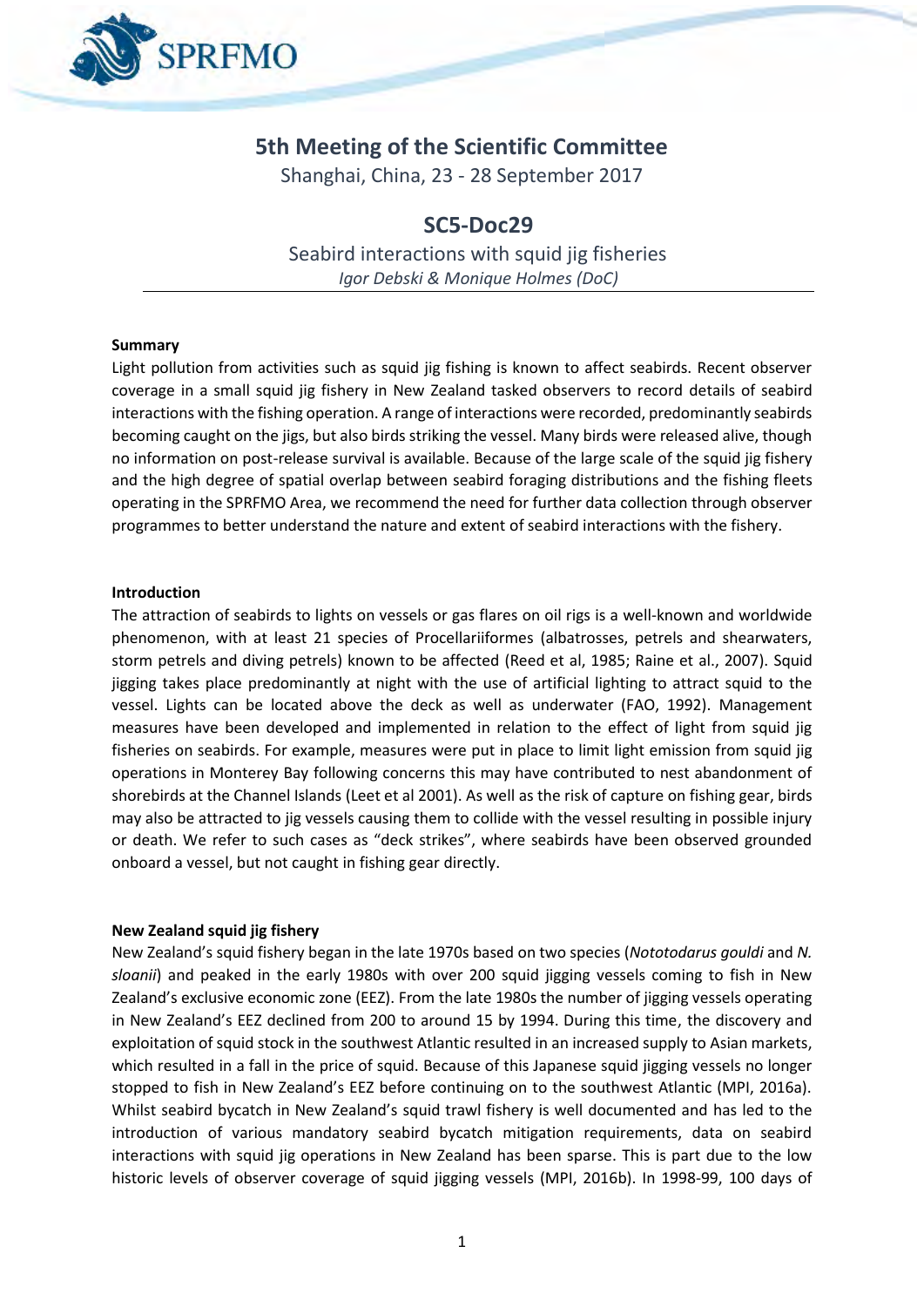observer coverage of squid jig vessels operating in New Zealand's EEZ were conducted to determine the nature and extent of interactions with seabirds and other protected species. No fishing gear related captures involving seabirds or mammals were recorded; however, information on deck strikes was not recorded, and there were thousands of seabirds observed dispersed around fleet lights (DOC, 1999).

#### **Seabird interactions with squid jig vessels in New Zealand**

Between 1 July 2012 and 31 June 2016 eight fishing trips on squid jig vessels operating in New Zealand's EEZ were monitored by Ministry for Primary Industries (MPI) observers. No specific seabird mitigation measures were recorded by the observers. Part of the duties of the observers was to record all seabird interactions, including birds captured on fishing gear, or found on the vessel through deck strike or other/unknown causes. Table 1 summarises the fishing effort, observer coverage and seabird interactions recorded during these trips. Seabird interactions consisted of birds caught on jigs, deck strikes, and others of unknown cause, and included both dead birds and those alive at time of release, though their subsequent fate could not be determined (Table 2).

### **Table 1. New Zealand squid jig fishing effort, observed effort and seabird interactions for the fishing years 2012-13 to 2015-16 (1 July to 31 June of each year). Note: one fishing trip in 2015-16 was not included as data was not available at the time of analysis.**

| Fishing | Number of     | Total number    | Observer   | <b>Total seabird</b> | <b>Total observed</b> |
|---------|---------------|-----------------|------------|----------------------|-----------------------|
| year    | observed days | of days fishing | coverage % | interactions         | seabird interactions  |
|         | fishing       |                 |            |                      | per 100 fishing days  |
| 2012-13 | 213           | 216             | 98.6       | 9                    | 4.2                   |
| 2013-14 | 98            | 110             | 89.1       |                      | 2.0                   |
| 2014-15 | 110           | 159             | 69.2       | 29                   | 26.4                  |
| 2015-16 | 88            | 100             | 88.0       |                      | 3.4                   |

| Fishing<br>year | Seabird<br><i>interactions</i> | Caught on jig | Deck strike | Unknown | Dead | Alive |
|-----------------|--------------------------------|---------------|-------------|---------|------|-------|
| 2012-13         | 9                              |               | Ü           |         |      |       |
| 2013-14         |                                | 0             |             |         |      |       |
| 2014-15         | 29                             | 25            |             | U       |      | 28    |
| 2015-16         | 3                              | 0             |             |         |      |       |

**Table 2. Seabird interactions by interaction type and life status.**

Although a large proportion of New Zealand's modest jig fishing effort was observed, this still amounts to a small sample relative to the total squid jig fishing effort within the SPRFMO area. Most seabird interactions involved capture on jigs, followed by deck strikes. Most birds were alive at the time of their release. The number of interactions varied greatly from year to year, with the large number of interactions in 2014/15 being driven by interactions on a single day where 25 sooty shearwaters were caught on jigs (all were released alive). A range of seabird species were involved in these interactions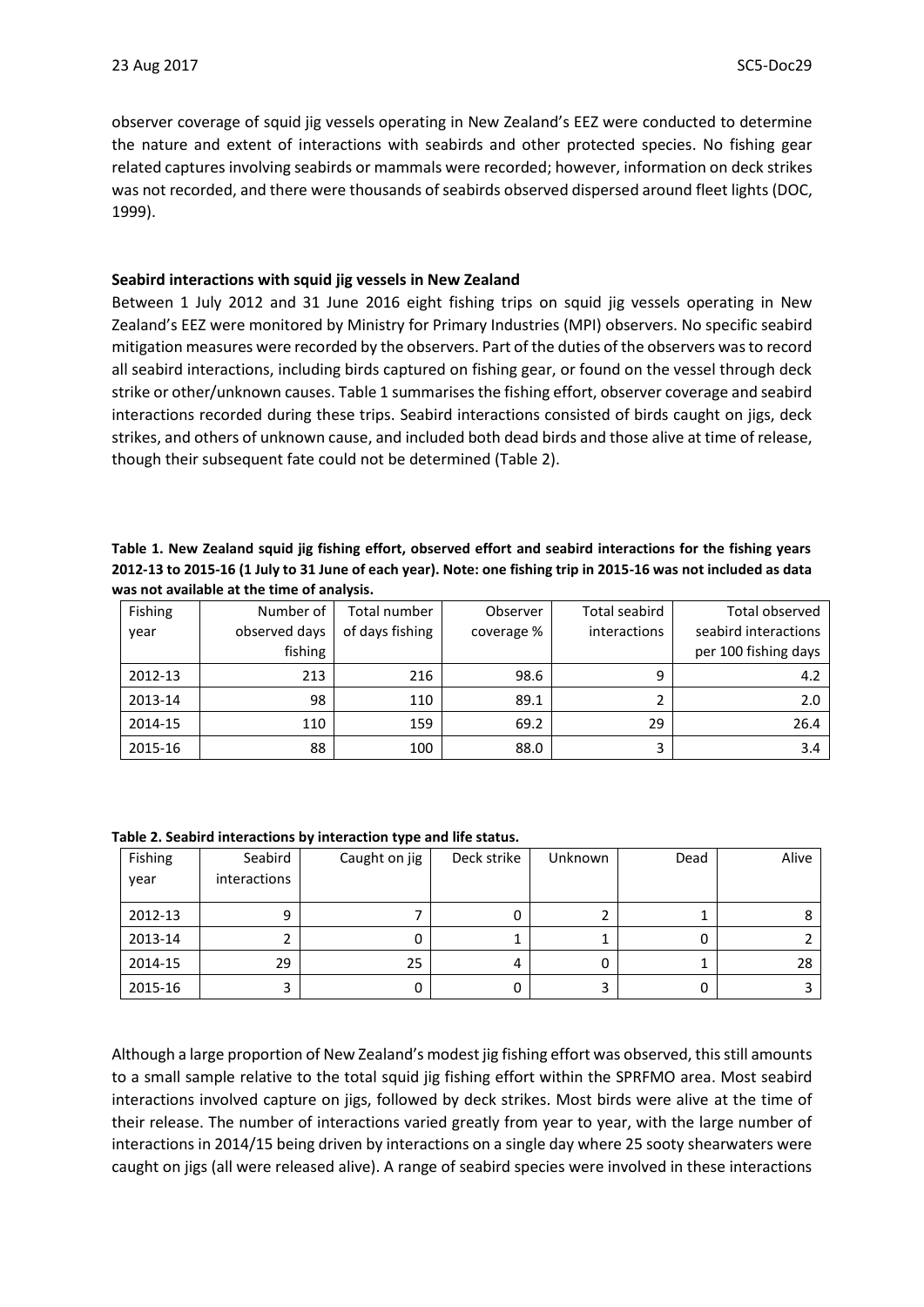(Figure 1). Shearwaters predominated, but this was driven by the single large event in 2014/15, and in the absence of this single event most interactions involved albatrosses. Captures on jigs were the most common interaction, and were restricted to shearwaters and albatrosses (Figure 1). Figure 2 provides some example images of seabird interactions, both seabird (and fur seal) activity around jig operations during day and at night, as well as a live captured and dead deck strike seabird.



**Figure 1. Seabird interactions by seabird taxon and interaction type over the 4 years of observations. Jig capture is white, deck strike is black and unknown is blue.**

#### **Conclusion**

Recent observer coverage of squid jig operations in New Zealand, where observers are specifically tasked with recording seabird interactions, has revealed variable interaction rates, predominantly of birds captured on jigs which were released alive. There is no data on the post-release of survival. Deck strikes were also recorded, where birds collided with the vessel.

Given the large scale of squid jig operations in the SPRFMO Area, and the overlap with many seabird species of conservation concern, such as those described by Baird et al in SWG-11-INF-02a, it is important to fully understand the types of interactions occurring, the frequency of these interactions, and the possible implications for seabird conservation. This will be best achieved through the implementation of adequate and representative observer coverage within the squid jig fishery. Observers should be specifically trained and tasked to describe all seabird interactions with the fishing operation, and subsequent reporting and analysis of the findings should be undertaken to extrapolate to the scale of total squid jig fishing effort within the SPRFMO Area.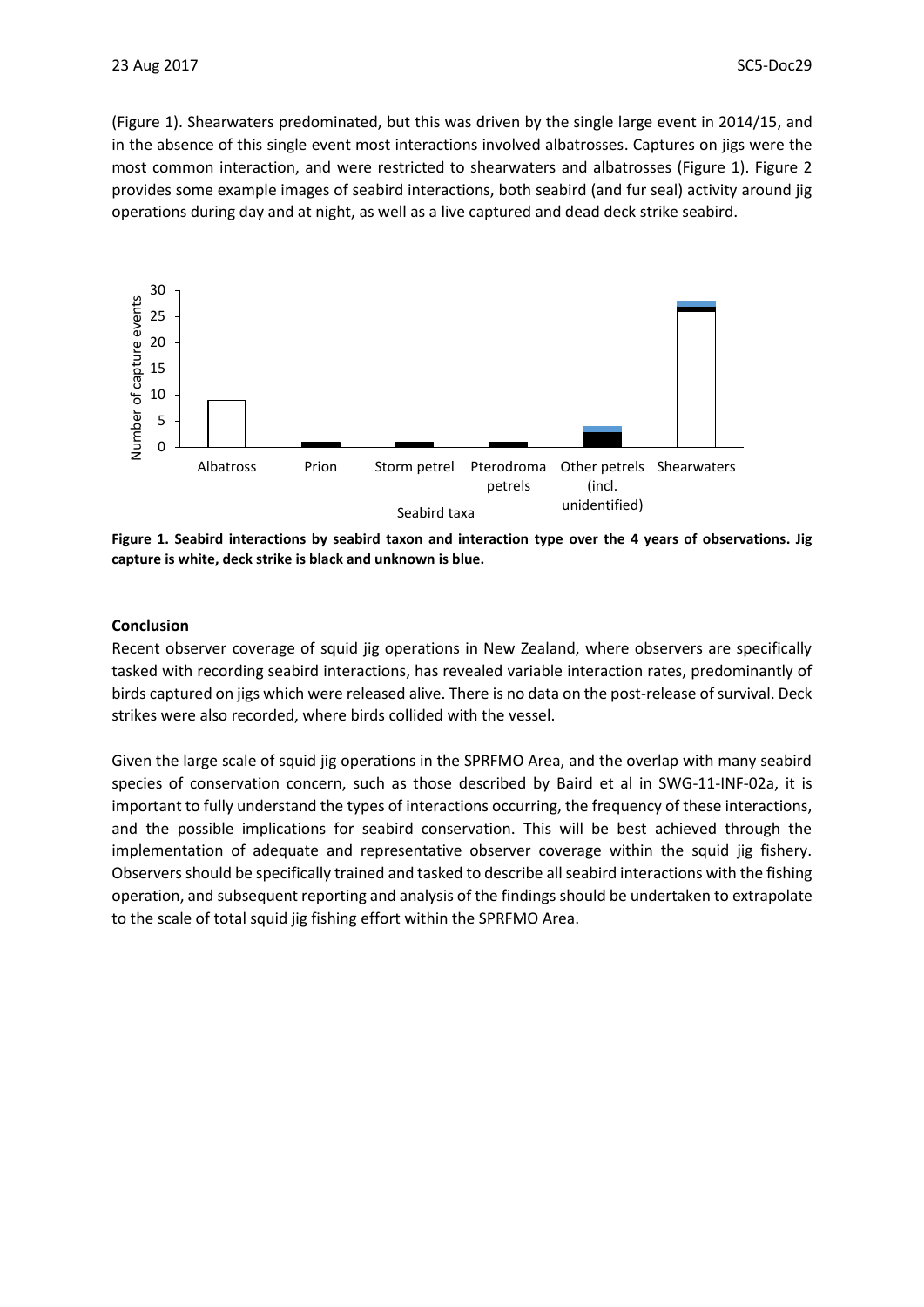

**Figure 2. Example seabird interactions observed in New Zealand squid jig fishery. a) and b) birds and fur seals attracted to jig operations, c) sooty shearwater that was captured on a jig, d) dead deck strike petrel.**

#### **Recommendations**

It is recommended that the Scientific Committee:

- **Recognises** the potential for seabirds to interact with squid jig fishing activity at levels that may pose conservation concern for some seabird species.
- **Encourages** all Members and CNCPs operating squid jig vessels in the SPRFMO Area to implement observer programmes that specifically task observers to document seabird interactions, and report all data in the prescribed manner.
- **Assesses** data provided on seabird interactions with squid jig fishing to determine the nature and extent of these interactions at the scale of combined SPRFMO fishing activity.